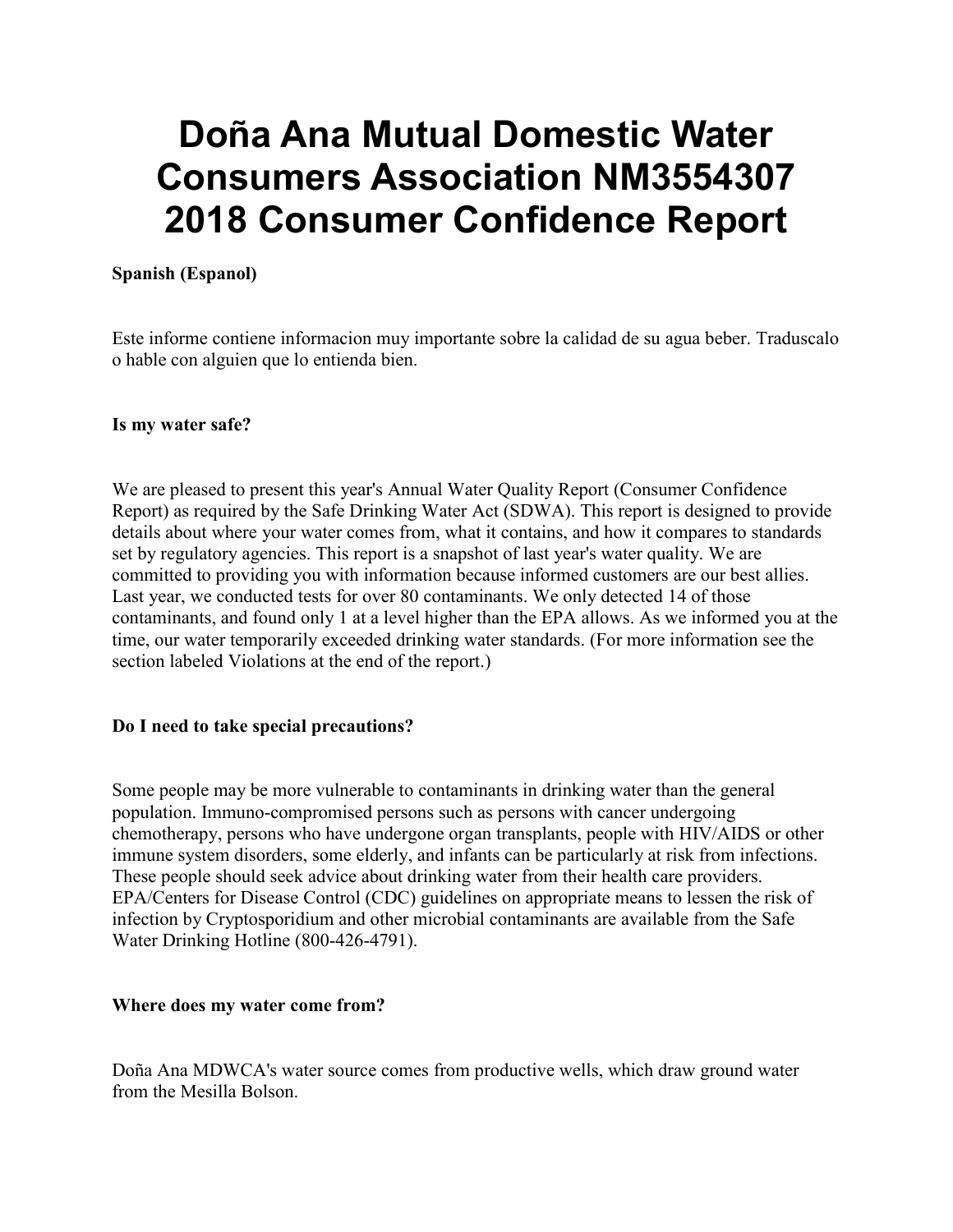#### **Source water assessment and its availability**

All information concerning water quality for Doña Ana MDWCA's members can be found on our website, www.dawater.org, and our information board outside of our office located at 5535 Ledesma Dr. Las Cruces NM 88007 or call 575-526-3491.

#### **Why are there contaminants in my drinking water?**

Drinking water, including bottled water, may reasonably be expected to contain at least small amounts of some contaminants. The presence of contaminants does not necessarily indicate that water poses a health risk. More information about contaminants and potential health effects can be obtained by calling the Environmental Protection Agency's (EPA) Safe Drinking Water Hotline (800-426-4791). The sources of drinking water (both tap water and bottled water) include rivers, lakes, streams, ponds, reservoirs, springs, and wells. As water travels over the surface of the land or through the ground, it dissolves naturally occurring minerals and, in some cases, radioactive material, and can pick up substances resulting from the presence of animals or from human activity:

microbial contaminants, such as viruses and bacteria, that may come from sewage treatment plants, septic systems, agricultural livestock operations, and wildlife; inorganic contaminants, such as salts and metals, which can be naturally occurring or result from urban stormwater runoff, industrial, or domestic wastewater discharges, oil and gas production, mining, or farming; pesticides and herbicides, which may come from a variety of sources such as agriculture, urban stormwater runoff, and residential uses; organic Chemical Contaminants, including synthetic and volatile organic chemicals, which are by-products of industrial processes and petroleum production, and can also come from gas stations, urban stormwater runoff, and septic systems; and radioactive contaminants, which can be naturally occurring or be the result of oil and gas production and mining activities. In order to ensure that tap water is safe to drink, EPA prescribes regulations that limit the amount of certain contaminants in water provided by public water systems. Food and Drug Administration (FDA) regulations establish limits for contaminants in bottled water which must provide the same protection for public health.

#### **How can I get involved?**

You can become more involved by attending the Regular Board Meeting on the 1st and 3rd Thursdays of every month at 0900 hrs. (Unless the office is closed for Holidays) A calendar of said meetings and office closures is available at any time during business hours with our friendly clerks at the front desk at our office at 5535 Ledesma Dr. Las Cruces NM 88007 or call us at 575-526-3491.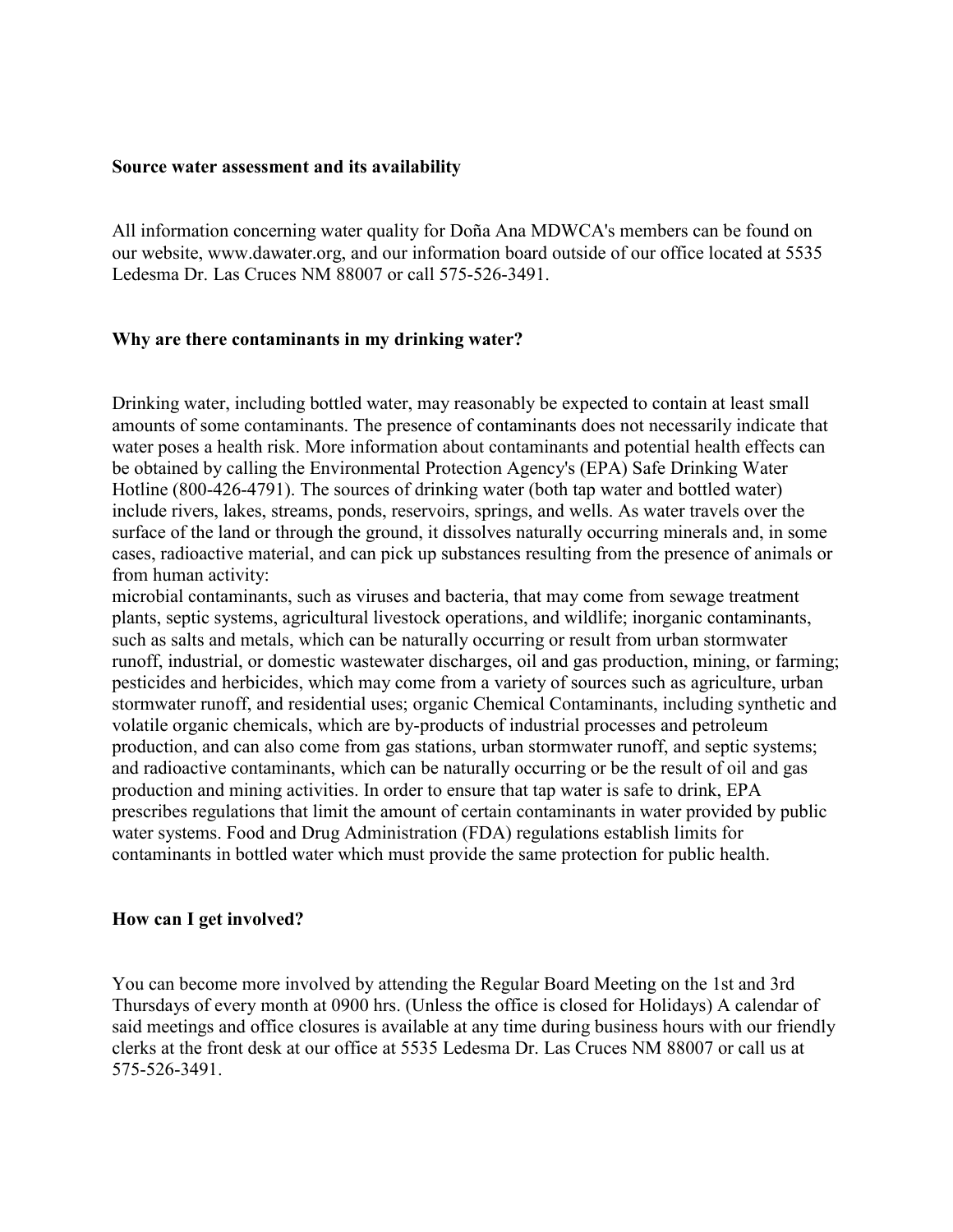# **Description of Water Treatment Process**

Your water is treated by disinfection. Disinfection involves the addition of chlorine or other disinfectant to kill dangerous bacteria and microorganisms that may be in the water. Disinfection is considered to be one of the major public health advances of the 20th century.

# **Water Conservation Tips**

Did you know that the average U.S. household uses approximately 400 gallons of water per day or 100 gallons per person per day? Luckily, there are many low-cost and no-cost ways to conserve water. Small changes can make a big difference - try one today and soon it will become second nature.

- Take short showers a 5 minute shower uses 4 to 5 gallons of water compared to up to 50 gallons for a bath.
- Shut off water while brushing your teeth, washing your hair and shaving and save up to 500 gallons a month.
- Use a water-efficient showerhead. They're inexpensive, easy to install, and can save you up to 750 gallons a month.
- Run your clothes washer and dishwasher only when they are full. You can save up to 1,000 gallons a month.
- Water plants only when necessary.
- Fix leaky toilets and faucets. Faucet washers are inexpensive and take only a few minutes to replace. To check your toilet for a leak, place a few drops of food coloring in the tank and wait. If it seeps into the toilet bowl without flushing, you have a leak. Fixing it or replacing it with a new, more efficient model can save up to 1,000 gallons a month.
- Adjust sprinklers so only your lawn is watered. Apply water only as fast as the soil can absorb it and during the cooler parts of the day to reduce evaporation.
- Teach your kids about water conservation to ensure a future generation that uses water wisely. Make it a family effort to reduce next month's water bill!
- Visit [www.epa.gov/watersense](http://www.epa.gov/watersense) for more information.

# **Cross Connection Control Survey**

The purpose of this survey is to determine whether a cross-connection may exist at your home or business. A cross connection is an unprotected or improper connection to a public water distribution system that may cause contamination or pollution to enter the system. We are responsible for enforcing cross-connection control regulations and insuring that no contaminants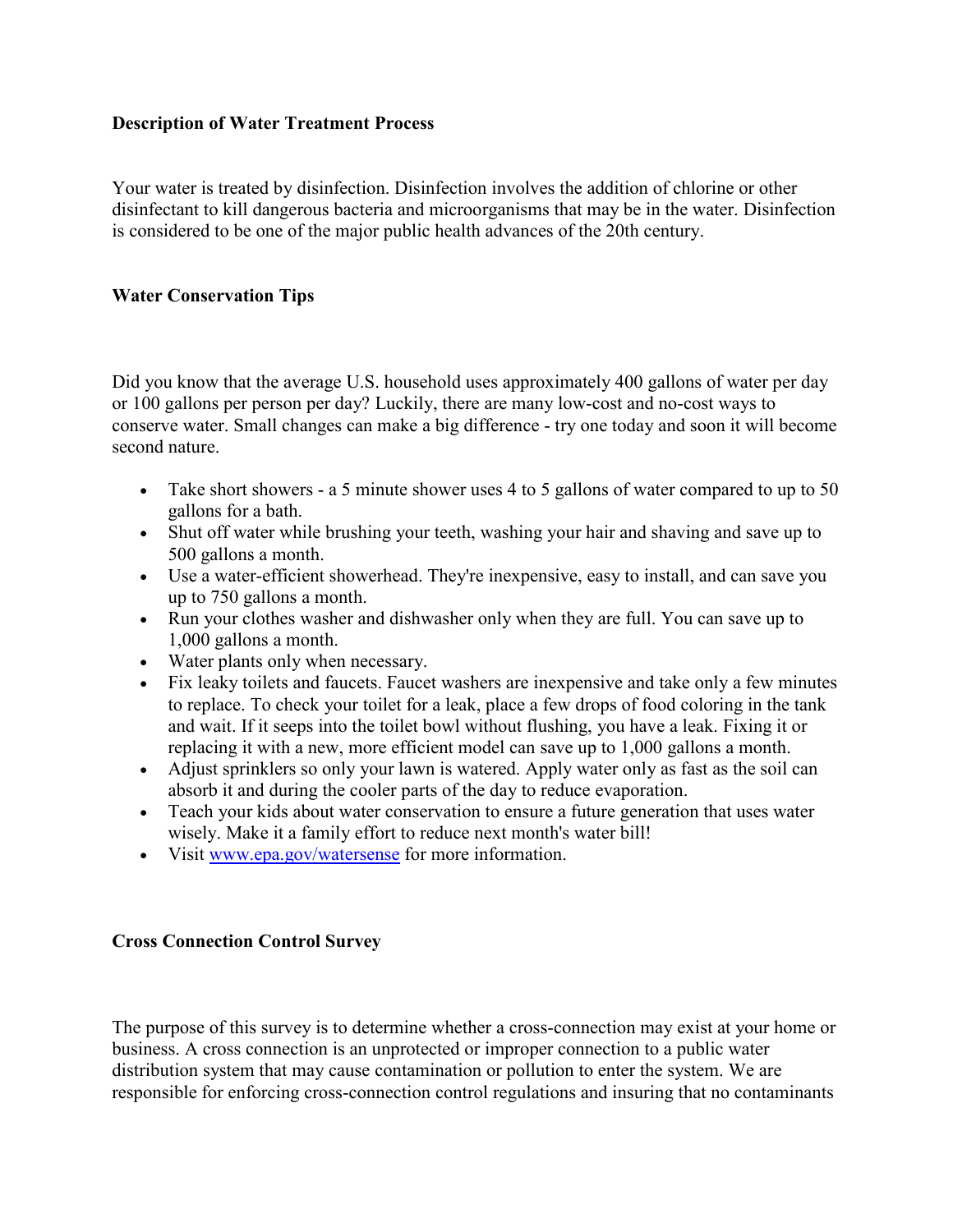can, under any flow conditions, enter the distribution system. If you have any of the devices listed below please contact us so that we can discuss the issue, and if needed, survey your connection and assist you in isolating it if that is necessary.

- Boiler/ Radiant heater (water heaters not included)
- Underground lawn sprinkler system
- Pool or hot tub (whirlpool tubs not included)
- Additional source(s) of water on the property
- Decorative pond
- Watering trough

## **Source Water Protection Tips**

Protection of drinking water is everyone's responsibility. You can help protect your community's drinking water source in several ways:

- Eliminate excess use of lawn and garden fertilizers and pesticides they contain hazardous chemicals that can reach your drinking water source.
- Pick up after your pets.
- If you have your own septic system, properly maintain your system to reduce leaching to water sources or consider connecting to a public water system.
- Dispose of chemicals properly; take used motor oil to a recycling center.
- Volunteer in your community. Find a watershed or wellhead protection organization in your community and volunteer to help. If there are no active groups, consider starting one. Use EPA's Adopt Your Watershed to locate groups in your community, or visit the Watershed Information Network's How to Start a Watershed Team.
- Organize a storm drain stenciling project with your local government or water supplier. Stencil a message next to the street drain reminding people "Dump No Waste - Drains to River" or "Protect Your Water." Produce and distribute a flyer for households to remind residents that storm drains dump directly into your local water body.

# **Monitoring and reporting of compliance data violations**

Consumer Confidence Rule - The Consumer Confidence Rule requires community water systems to prepare and provide to their customers annual consumer confidence report on the quality of the water delivered by the systems. The system failed to submit the CCR Report on time therefore "Heath Effects Unknown." The corrective steps have been taken by submitting the report and the violation ended 09/18//2018.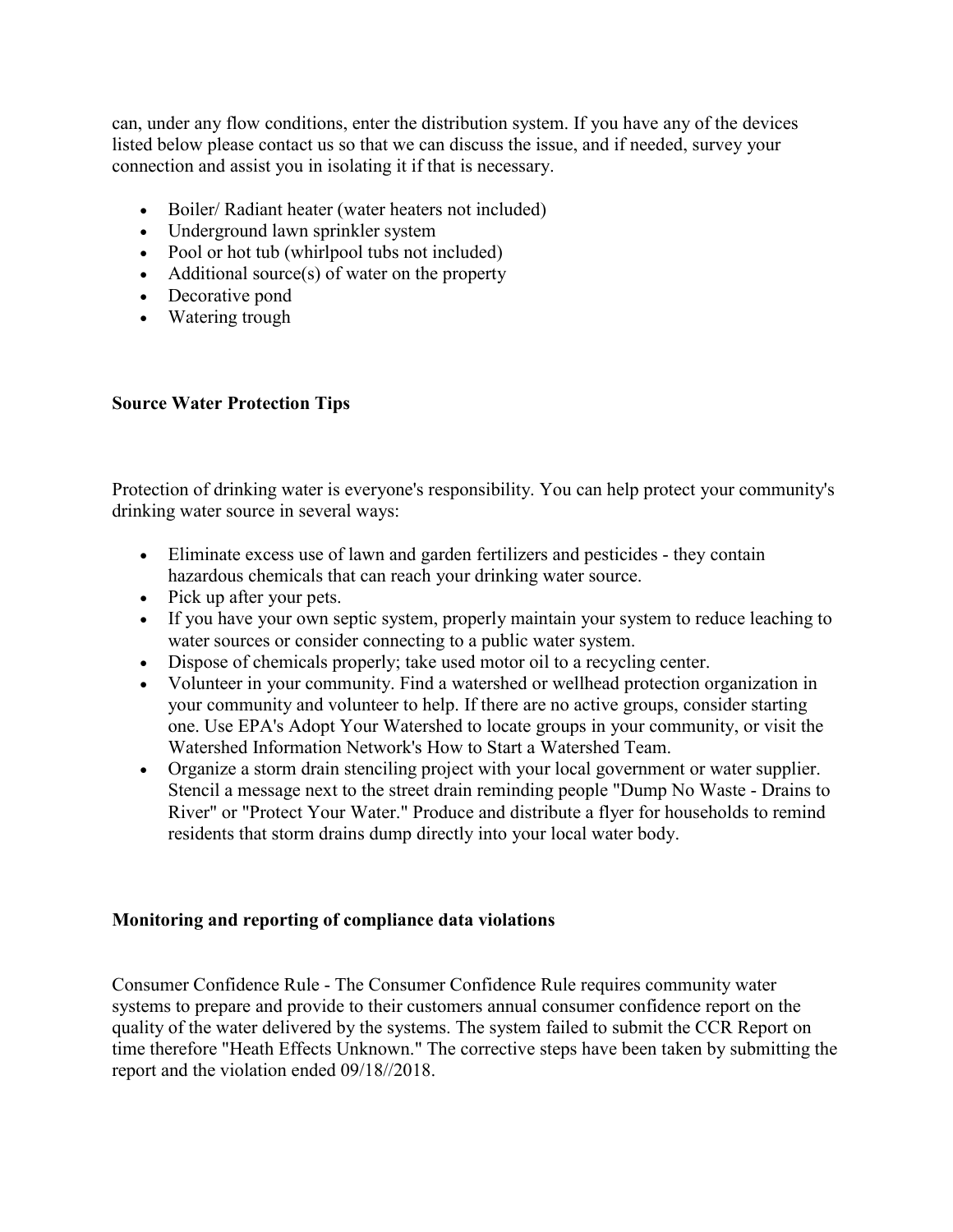Haloacetic Acids (HAA5) - Some people who drink water containing haloacentic acids in excess of the MCL over many years have an increased risk of getting cancer. The system failed to submit the Monitoring, Routine (DBP) sample (during the 3rd quarter of 2018) on time therefore "Health Effects Unknown." The corrective steps have been taken by collecting the HAA5 sample during the 4th quarter of 2018.

Lead and Copper Rule - The Lead and Copper Rule protects public health by minimizing lead and copper levels in drinking water, primarily by reducing water corrosivity. Lead and copper enter drinking water mainly from corrosion of lead and copper containing plumbing materials. The system failed to collect lead and copper samples during the 2016-2018 monitoring period therefore "Health Effects Unknown." The corrective steps have been taken by submitting the routine lead and copper samples and the violation ended in 2018.

Total Trihalomethanes (TTHM) - Some people who drink water containing trihalomehtanes in excess of the MCL over many years may experience problems with their liver, kidneys, or central nervous systems, and may have an increased risk of getting cancer. The system failed to submit the monitoring, routine (DBP) sample (during the 3rd quarter of 2018) on time therefore "Health Effects Unknown." The corrective steps have been taken by collecting the TTHM sample during the 4th quarter 2018.

# **Significant Deficiencies**

A routine sanitary survey conducted in 2016 by Ernest Valenzuela with the New Mexico Environment Department - Drinking Water Bureau (NMED DWB) found:

- 1. Monitoring/Reporting construction of a new well-no well logs provided.
- 2. Pressure tank #2 and Pressure tank #3 are inactive and no longer in use.
- 3. Chlorine bottles 125lbs. at well 2A are not properly secured.

We were to consult with NMED-DWB regarding the appropriate corrective actions within 30 days as required by Environmental Protection Agency's (EPA's) Safe Drinking Water Act. However, we failed to take these actions by the deadlines established by the NMED DWB.

What should I do? There is nothing you need to do. You do not need to boil your water or take other corrective actions. However, if you have specific health concerns, consult your doctor.

If you have a severely compromised immune system, have infant, are pregnant, or are elderly, you may be at increased risk and should seek advise from your health care providers about drinking this water. General guidelines on ways to lessen the risk of infrection by mircrobes are available from EPA's Safe Drinking Water Hotline at 1-800-426-4791.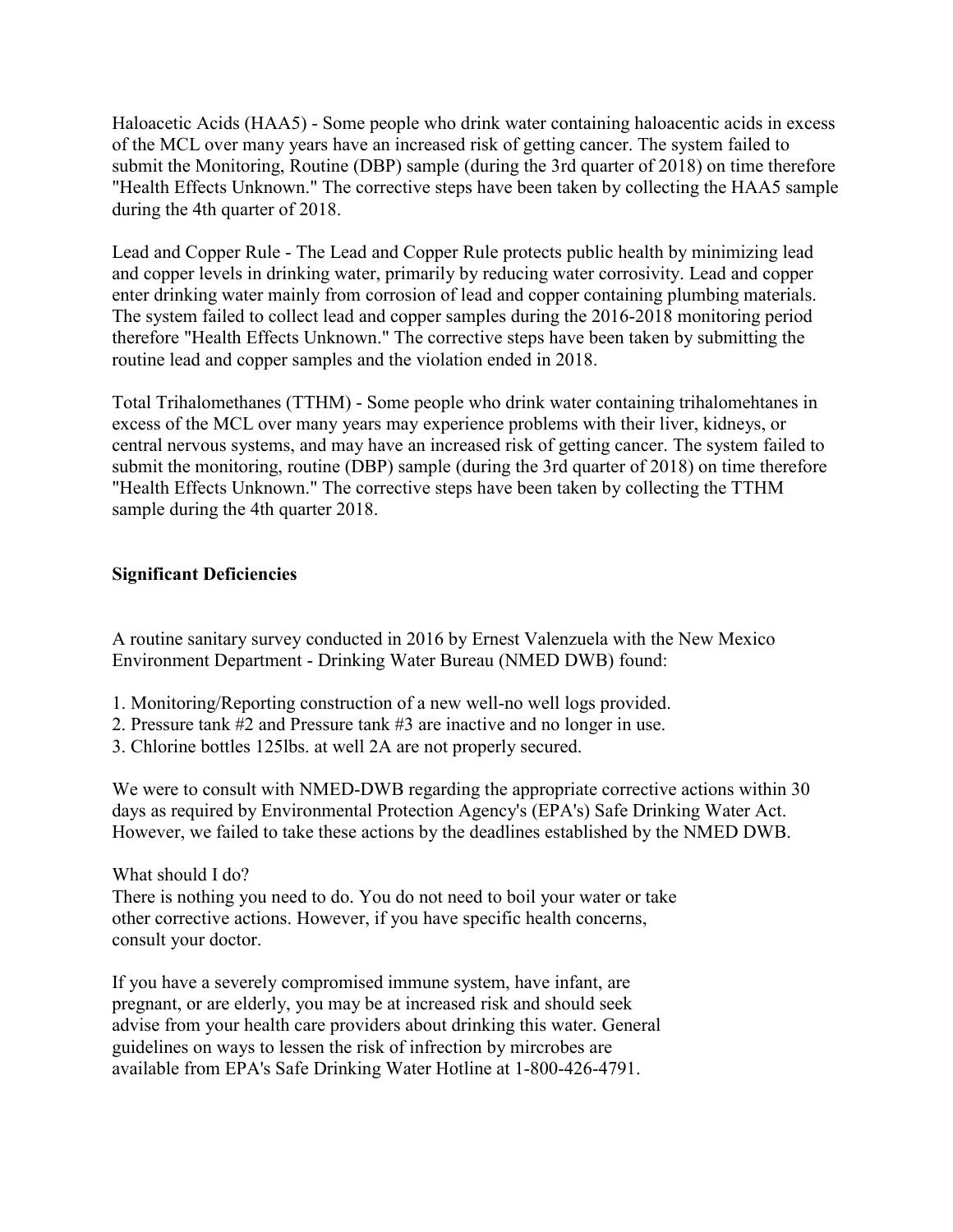What does this mean? This is not an emergency. If it had been, you would have been notified within 24 hours.

What is being done?

The corrective steps have been taken by submitting the appropriate documentation for the monitoring/reporting construction of a new well-no well logs, the clarification of Pressure tank #2 and Pressure tank #3, and the chlorine bottles at Well 2A properly secured to NMED DWB. The problem was resolved in 2018.

## **Additional Information for Lead**

If present, elevated levels of lead can cause serious health problems, especially for pregnant women and young children. Lead in drinking water is primarily from materials and components associated with service lines and home plumbing. Doña Ana Mutual Domestic Water Consumers Association is responsible for providing high quality drinking water, but cannot control the variety of materials used in plumbing components. When your water has been sitting for several hours, you can minimize the potential for lead exposure by flushing your tap for 30 seconds to 2 minutes before using water for drinking or cooking. If you are concerned about lead in your water, you may wish to have your water tested. Information on lead in drinking water, testing methods, and steps you can take to minimize exposure is available from the Safe Drinking Water Hotline or at http://www.epa.gov/safewater/lead. Lead and copper analysis is conducted every three years as mandated by New Mexico State law and EPA standards. Doña Ana MDWCA systems are due for testing July 2018.

#### **Additional Information for Arsenic**

While your drinking water meets EPA's standard for arsenic, it does contain low levels of arsenic. EPA's standard balances the current understanding of arsenic's possible health effects against the costs of removing arsenic from drinking water. EPA continues to research the health effects of low levels of arsenic which is a mineral known to cause cancer in humans at high concentrations and is linked to other health effects such as skin damage and circulatory problems.

# **Water Quality Data Table**

In order to ensure that tap water is safe to drink, EPA prescribes regulations which limit the amount of contaminants in water provided by public water systems. The table below lists all of the drinking water contaminants that we detected during the calendar year of this report. Although many more contaminants were tested, only those substances listed below were found in your water. All sources of drinking water contain some naturally occurring contaminants. At low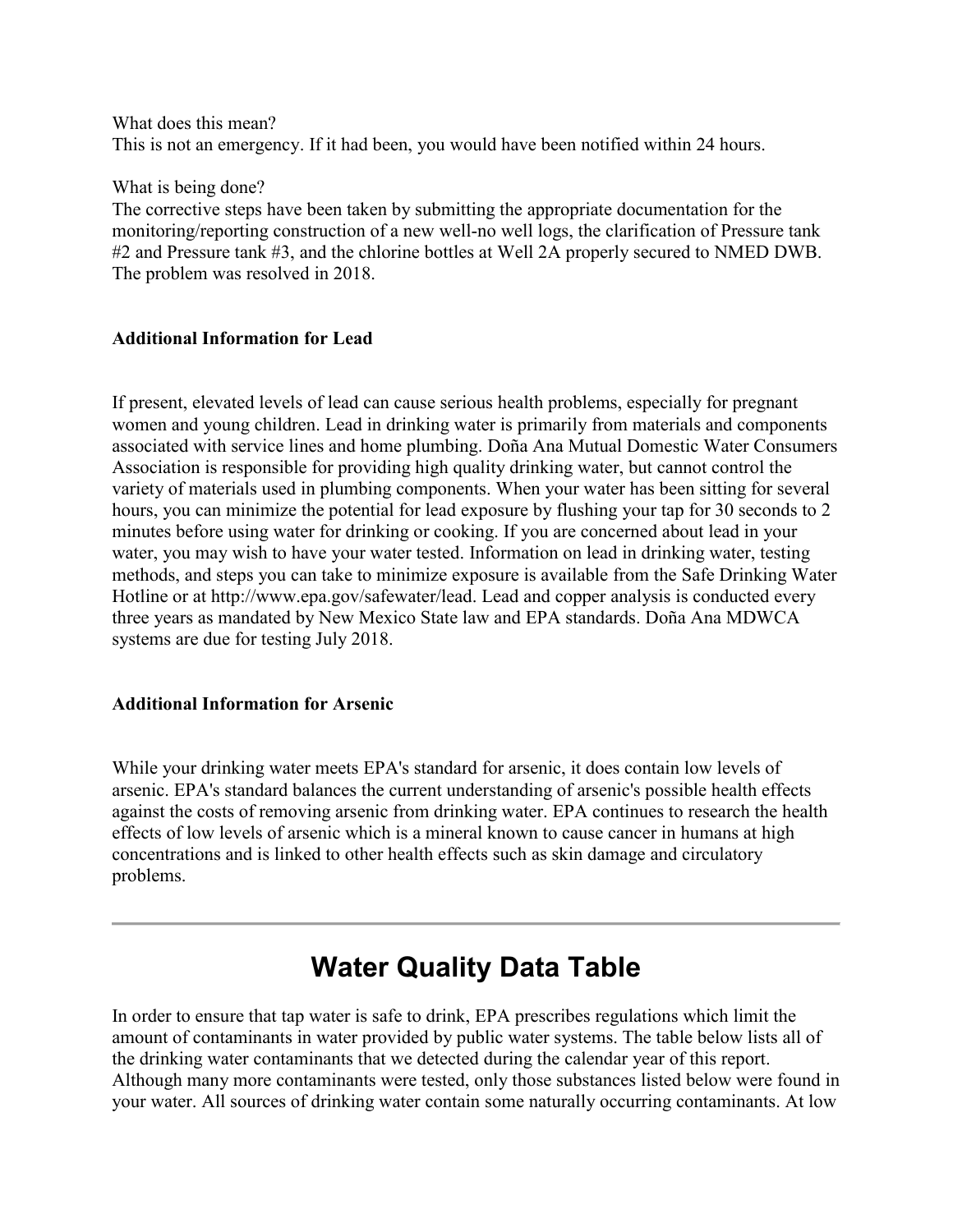levels, these substances are generally not harmful in our drinking water. Removing all contaminants would be extremely expensive, and in most cases, would not provide increased protection of public health. A few naturally occurring minerals may actually improve the taste of drinking water and have nutritional value at low levels. Unless otherwise noted, the data presented in this table is from testing done in the calendar year of the report. The EPA or the State requires us to monitor for certain contaminants less than once per year because the concentrations of these contaminants do not vary significantly from year to year, or the system is not considered vulnerable to this type of contamination. As such, some of our data, though representative, may be more than one year old. In this table you will find terms and abbreviations that might not be familiar to you. To help you better understand these terms, we have provided the definitions below the table.

|                                                     |                                                                                                                   |                | <b>Detect</b>      | Range        |               |               |                  |                                                                                                                                       |  |  |
|-----------------------------------------------------|-------------------------------------------------------------------------------------------------------------------|----------------|--------------------|--------------|---------------|---------------|------------------|---------------------------------------------------------------------------------------------------------------------------------------|--|--|
|                                                     | <b>MCLG</b><br><sub>or</sub>                                                                                      | MCL,<br>TT, or | In<br>Your         |              |               | <b>Sample</b> |                  |                                                                                                                                       |  |  |
| <b>Contaminants</b>                                 | <b>MRDLG MRDL</b>                                                                                                 |                | Water   Low   High |              |               | <b>Date</b>   | <b>Violation</b> | <b>Typical Source</b>                                                                                                                 |  |  |
| <b>Disinfectants &amp; Disinfection By-Products</b> |                                                                                                                   |                |                    |              |               |               |                  |                                                                                                                                       |  |  |
|                                                     | (There is convincing evidence that addition of a disinfectant is necessary for control of microbial contaminants) |                |                    |              |               |               |                  |                                                                                                                                       |  |  |
| Chlorine (as Cl2)<br>(ppm)                          | 4                                                                                                                 | 4              | $\mathcal{A}$      | $\cdot$ 3    | $\mathcal{A}$ | 2018          | N <sub>0</sub>   | Water additive used to control<br>microbes                                                                                            |  |  |
| Haloacetic Acids<br>(HAA5) (ppb)                    | <b>NA</b>                                                                                                         | 60             | 6                  | $\Omega$     | 6             | 2018          | N <sub>0</sub>   | By-product of drinking water<br>chlorination                                                                                          |  |  |
| TTHMs [Total<br>Trihalomethanes]<br>(ppb)           | <b>NA</b>                                                                                                         | 80             | 37                 | 1.7          | 50            | 2018          | N <sub>0</sub>   | By-product of drinking water<br>disinfection                                                                                          |  |  |
| <b>Inorganic Contaminants</b>                       |                                                                                                                   |                |                    |              |               |               |                  |                                                                                                                                       |  |  |
| Arsenic (ppb)                                       | $\theta$                                                                                                          | 10             | 4.7                | 3.4          | 4.7           | 2018          | N <sub>o</sub>   | Erosion of natural deposits;<br>Runoff from orchards; Runoff<br>from glass and electronics<br>production wastes                       |  |  |
| Barium (ppm)                                        | 2                                                                                                                 | $\overline{2}$ | .056               | .052         | .056          | 2018          | N <sub>0</sub>   | Discharge of drilling wastes;<br>Discharge from metal<br>refineries; Erosion of natural<br>deposits                                   |  |  |
| Fluoride (ppm)                                      | 4                                                                                                                 | 4              | .18                | $\theta$     | .18           | 2018          | N <sub>0</sub>   | Erosion of natural deposits;<br>Water additive which promotes<br>strong teeth; Discharge from<br>fertilizer and aluminum<br>factories |  |  |
| Nitrate [measured as<br>Nitrogen] (ppm)             | 10                                                                                                                | 10             | $\mathbf{1}$       | $\mathbf{0}$ | .58           | 2018          | N <sub>o</sub>   | Runoff from fertilizer use;<br>Leaching from septic tanks,<br>sewage; Erosion of natural<br>deposits                                  |  |  |
| Selenium (ppb)                                      | 50                                                                                                                | 50             | 1                  | $\Omega$     | 1             | 2018          | N <sub>0</sub>   | Discharge from petroleum and<br>metal refineries; Erosion of<br>natural deposits; Discharge<br>from mines                             |  |  |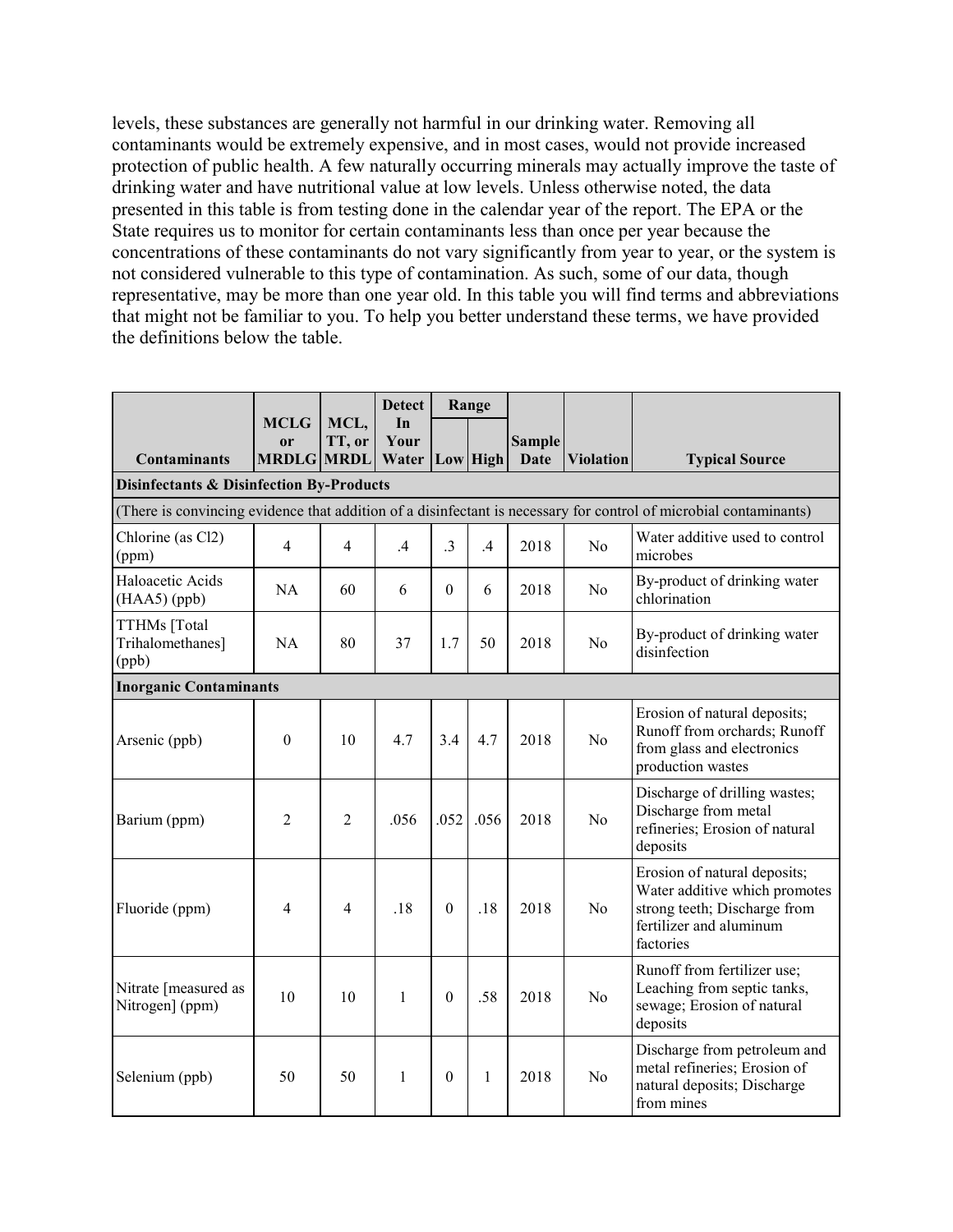|                                                                              |  |                                                   |              |                | <b>Detect</b>                |                                                                            | Range |               |                                      |                      |                                                                            |
|------------------------------------------------------------------------------|--|---------------------------------------------------|--------------|----------------|------------------------------|----------------------------------------------------------------------------|-------|---------------|--------------------------------------|----------------------|----------------------------------------------------------------------------|
| <b>Contaminants</b>                                                          |  | <b>MCLG</b><br><sub>or</sub><br><b>MRDLG MRDL</b> |              | MCL.<br>TT, or | In<br>Your<br>Water          | Low High                                                                   |       |               | <b>Sample</b><br><b>Date</b>         | <b>Violation</b>     | <b>Typical Source</b>                                                      |
| <b>Radioactive Contaminants</b>                                              |  |                                                   |              |                |                              |                                                                            |       |               |                                      |                      |                                                                            |
| Alpha emitters<br>(pCi/L)                                                    |  | $\theta$                                          |              | 15             | 14.2                         | 1.5                                                                        |       | 14.2          | 2017                                 | N <sub>0</sub>       | Erosion of natural deposits                                                |
| Radium (combined<br>226/228) (pCi/L)                                         |  | $\theta$                                          |              | 5              | $\mathcal{A}$                | $\mathcal{A}$                                                              |       | $\mathcal{A}$ | 2017                                 | N <sub>0</sub>       | Erosion of natural deposits                                                |
| Uranium $(ug/L)$                                                             |  | $\theta$                                          |              | 30             | 36                           | 15                                                                         |       | 38            | 2018                                 | Yes                  | Erosion of natural deposits                                                |
| Synthetic organic contaminants including pesticides and herbicides           |  |                                                   |              |                |                              |                                                                            |       |               |                                      |                      |                                                                            |
| Di (2-ethylhexyl)<br>adipate (ppb)                                           |  | 400                                               |              | 400            | $\overline{4}$               | $\theta$                                                                   |       | 15.3          | 2018                                 | N <sub>0</sub>       | Discharge from chemical<br>factories                                       |
| <b>Contaminants</b>                                                          |  |                                                   |              |                | Your<br><b>MCLG</b> AL Water | Sample<br>Date                                                             |       |               | # Samples<br><b>Exceeding</b><br>AI. | <b>Exceeds</b><br>AI | <b>Typical Source</b>                                                      |
| <b>Inorganic Contaminants</b>                                                |  |                                                   |              |                |                              |                                                                            |       |               |                                      |                      |                                                                            |
| Copper - action level at<br>1.3<br>1.3<br>.28<br>2018<br>consumer taps (ppm) |  |                                                   | $\mathbf{0}$ |                | No                           | Corrosion of household<br>plumbing systems; Erosion of<br>natural deposits |       |               |                                      |                      |                                                                            |
| <b>Inorganic Contaminants</b>                                                |  |                                                   |              |                |                              |                                                                            |       |               |                                      |                      |                                                                            |
| Lead - action level at<br>consumer taps (ppb)                                |  | $\theta$                                          |              | 15             | 2.1                          | 2018                                                                       |       |               | $\theta$                             | N <sub>0</sub>       | Corrosion of household<br>plumbing systems; Erosion of<br>natural deposits |

#### **Violations and Exceedances**

#### **Uranium**

Some people who drink water containing uranium in excess of the MCL (30 ug/L) over many years may have increased risk of getting cancer and kidney toxicity Lab #2016026413 September 8 2016 This is not a violation, rather a high reading per Ernest Valenzuela 05/08/2017

| <b>Unit Descriptions</b> |                                                                     |  |  |  |  |  |
|--------------------------|---------------------------------------------------------------------|--|--|--|--|--|
| <b>Term</b>              | <b>Definition</b>                                                   |  |  |  |  |  |
| $\text{ug/L}$            | $\mu$ g/L : Number of micrograms of substance in one liter of water |  |  |  |  |  |
| ppm                      | ppm: parts per million, or milligrams per liter $(mg/L)$            |  |  |  |  |  |
| ppb                      | ppb: parts per billion, or micrograms per liter (µg/L)              |  |  |  |  |  |
| pCi/L                    | pCi/L: picocuries per liter (a measure of radioactivity)            |  |  |  |  |  |
| NA.                      | NA: not applicable                                                  |  |  |  |  |  |
| ND                       | ND: Not detected                                                    |  |  |  |  |  |
| <b>NR</b>                | NR: Monitoring not required, but recommended.                       |  |  |  |  |  |